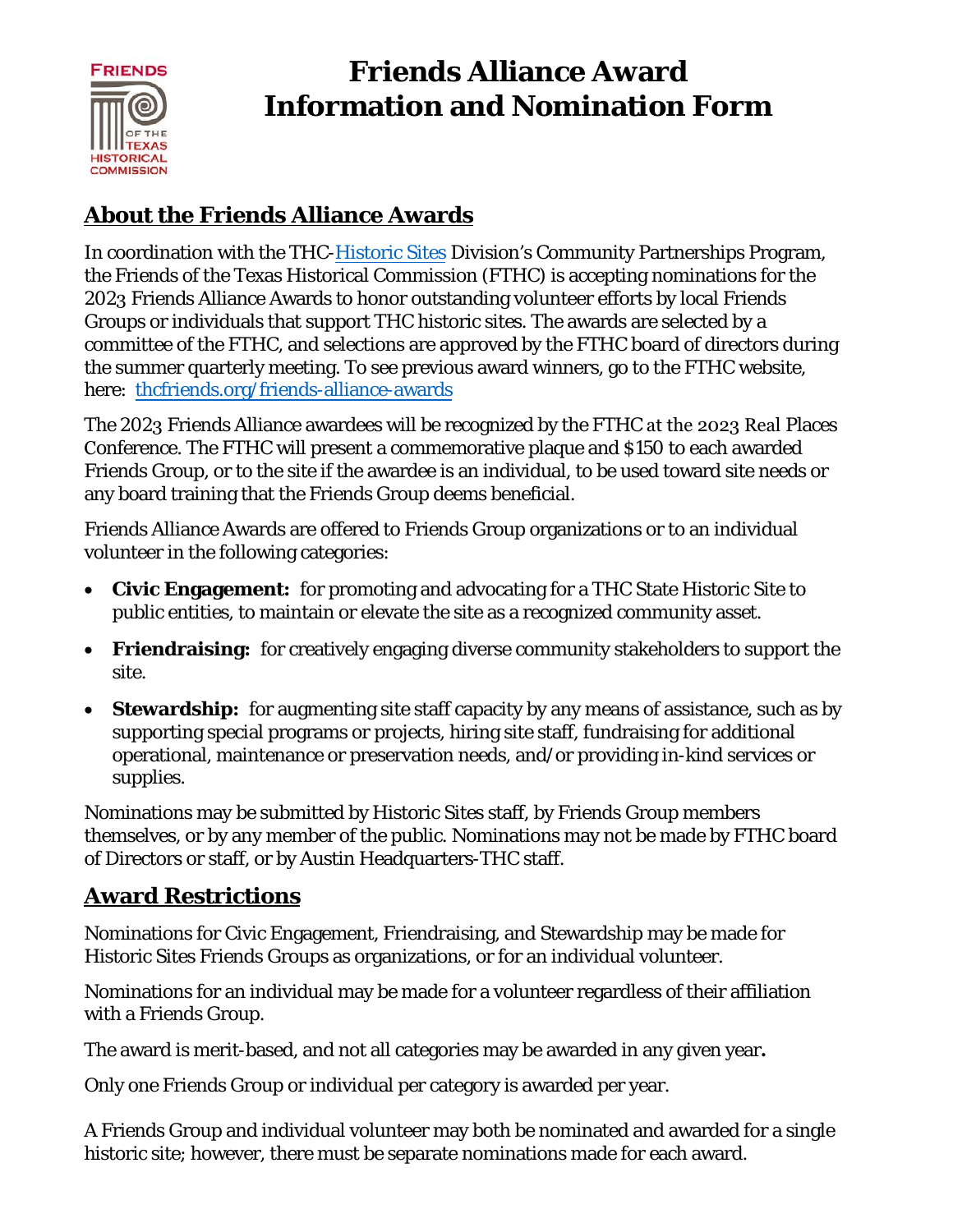A Friends Group or individual may be nominated for only one category per nomination.

Multiple nominations may be submitted with separate nominations.

If a Friends Group or individual was awarded in the previous year, they are not eligible for a Friends Alliance Award in the same category in the immediate subsequent year, though they may be nominated in a different category.

The nominee's contributions must be consistent with THC programs, policies, and preservation recommendations.

Nomination and submittal information is below. **Deadline is by noon, Monday, September 26, 2022.**

#### **Nomination Instructions**

#### **Each nomination must:**

- **1.** Include the nomination form. Complete the nomination information requested on this form, page 3 (category and contact information).
- **2.** Include supplemental information. As a separate document, write a detailed description, no more than 2 double-spaced pages (approx. 500 words), with the following information:
	- **a.** A concise, single-paragraph synopsis of the achievement(s).
	- **b.** As part of the longer narrative, describe why the nominee meets the award criteria.
	- **c.** Give at least one example of how the Friends Group/individual meets the criteria.
	- **d.** State how or why the Friends Group/individual's activities are exceptional.
	- **e.** If the nomination is for a Friends Group organization, on a separate page, list the current board roster.
- **3.** Submit by the deadline, Monday, September 26, 12:00 PM to [CommunityPartners@thc.texas.gov.](mailto:CommunityPartners@thc.texas.gov)

**Optional:** Each nomination may include supporting documentation to illustrate the nomination, such as press releases, brochures, newsletters, etc., though supporting documents *are not required*. Supporting documentation should be copied and sent as email attachments with the nomination. Letters in support of the nomination will not be considered.